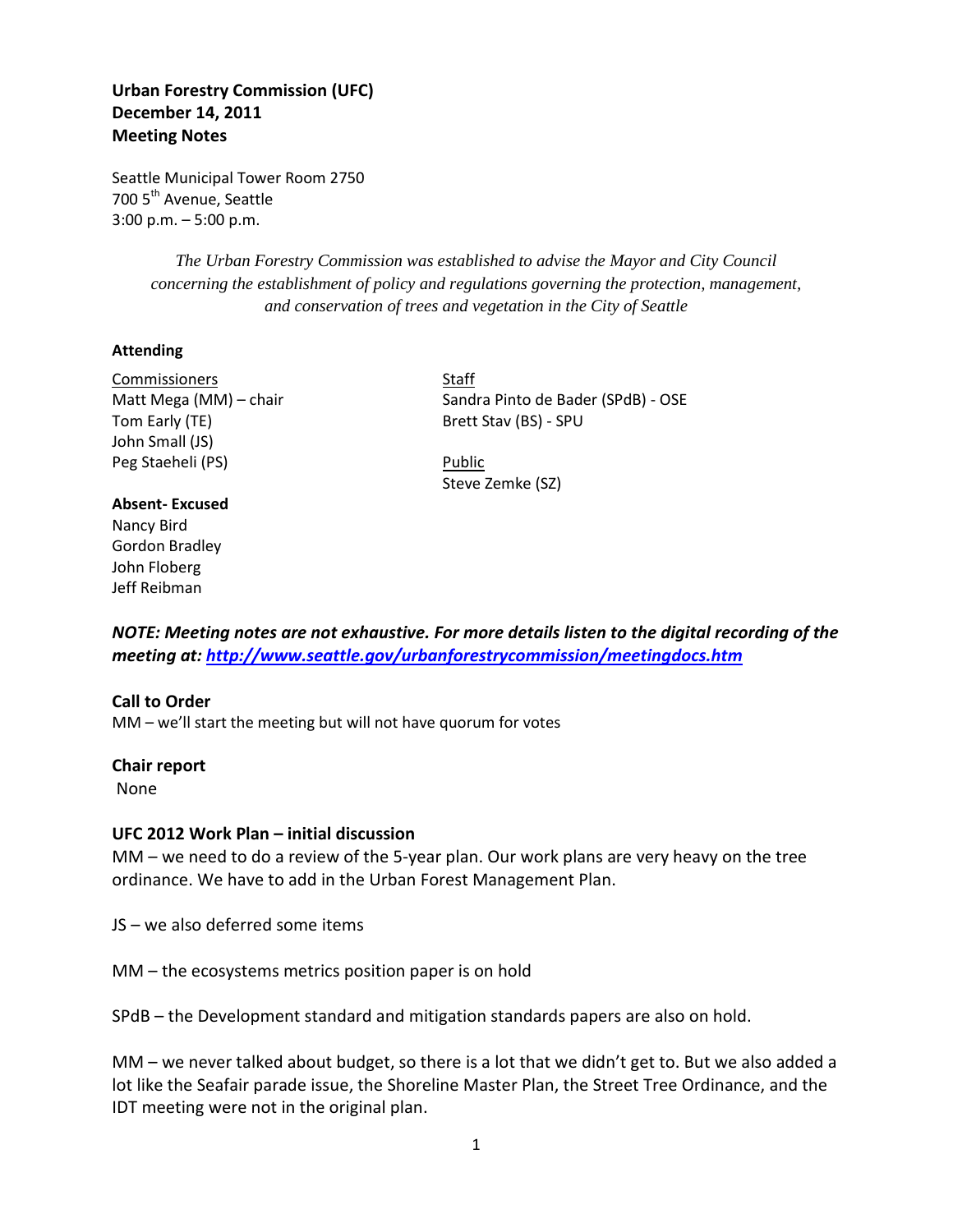PS – the parade route is being moved from Fifth to Second?

SPdB – the current route is on Fourth

JS – Fifth is the Monorail

SPdB – they haven't talked about a route change. The last thing SDOT said was that the Mayor's Office had a meeting with Seafair organization officials and SDOT, and that Seafair was to come back with a proposal. I can follow up with SDOT and find out where things stand.

MM – It sounds to me that we hit all our targets as they relate to department interaction. We had the IDT meeting. We were not explicit on what we were going to do in that arena, but we accomplished a lot.

SPdB – I'm going to begin working on a draft annual report for your review. This will also help us see what's missing and bring it forward to the 2012 work plan. The UFMP update is going to be a big piece, although it will be frontloaded.

PS – the UFMP might be a place where we could, this could be a workshop. It seems to me that the downtown core, understanding where trees should be is important. Once you do transit and bikeway you are taking up room. Reconsider certain streets for trees.

MM – there is green street labels on some.

PS – can't get bike, transit, and green the same.

JS – Bell street is a great example of a project that was planned way ahead of time and still ran into issues. Having to remove trees in order to plant trees.

PS – that was identified as a green street and had major utilities running underneath it. It might have been an ideal street on the surface but not from a sub-surface condition.

SPdB – we had a conversation about canopy cover goals by land use and by geography at the UFMP update meeting last Monday. SDOT is working on a study to determine feasible planting sites for the right-of-way. We have new information on canopy cover after the satellite study done in 2009. We are probably going to adjust the canopy cover goal to keep in mind the original assumptions. Urban Forestry – SDOT has been bumping into conflicts with sidewalks and Street Maintenance – SDOT. Even if we don't have the information by the time we update the plan we can mention that this information is necessary and that a study should be done. This can be captured in the research agenda and hopefully we'll get the information for the next upgrade.

PS – It may be that downtown might not be significant compared to the whole goal (because it has such small acreage).

SPdB – what's going to affect our bottom line is when you make changes to single family.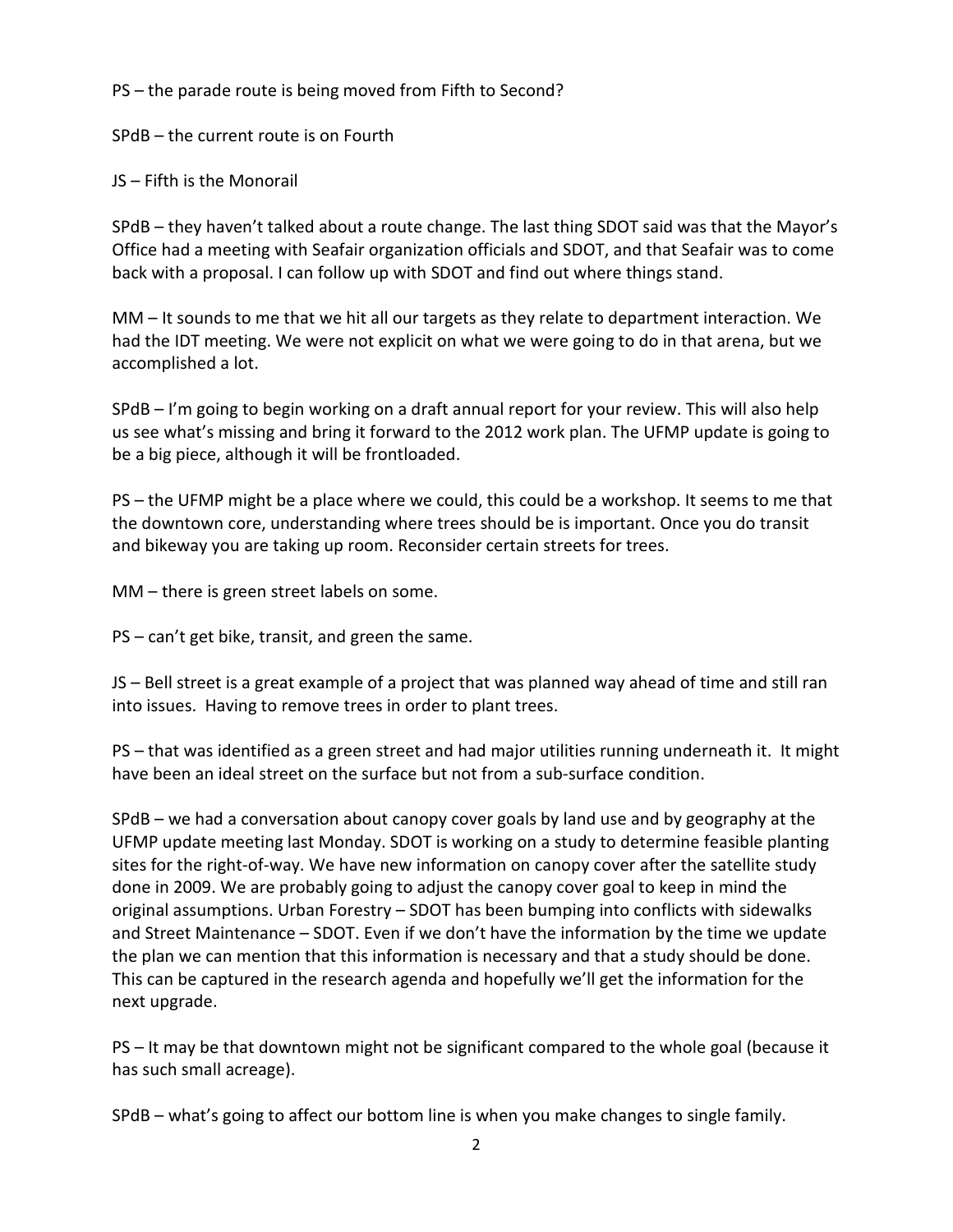TE – the principles agreed upon is that industrial is a focus. WE also discussed whether to shift the goals or leave them the same, and we agreed that we needed to shift the goals based on the new information we have.

SPdB – we need to bring the industrial community along and maybe have the UFC host meetings with industrial groups to explore the idea of an increased goal. What can be done to increase canopy cover in industrial areas. Asked SDOT whether they can use their inventory data to confirm current canopy cover and figure out if a 6% goal would be appropriate.

PS – we should be careful that we set a bar. Achievable when?

JS - existing conditions is one of the least relevant things. You start by looking at other cities and other management plans.

MM – we need to tie it back to ecosystems services.

MM – I'm working on my canopy cover project. When we do things by land use we lose the geography.

PS – this can be similar to what was done with the Pedestrian Master Plan. Pick up GIS layers that are important and put them together.

TE – the IDT are individuals only looking at their management unit. How do we bring it all together.

PS – because the City has a very good GIS system. That could result in addressing the ecosystems services. Is there an IT budget for the UFMP update?

SPdB – no

PS – that's okay. That would be part of the new plan that within the next three years the City would set up a budget and develop a process to get a system that would give information about valuable tree canopy not just random tree canopy.

TE – There is a lot of knowledge that will become available. SDOT is doing their study, we are going to get the iTree results. But we are going to have to do this update, we are going to have to use the knowledge/data we currently have.

MM – so for now it's okay to stay with land use zones.

PS – but lowering the goals might send the wrong signal. We don't know the kind of changes that might affect these issues in the future. If we don't know much I wouldn't change too much.

JS – the industrial area includes the Duwamish greenbelt. If you subtract that you have much lower canopy.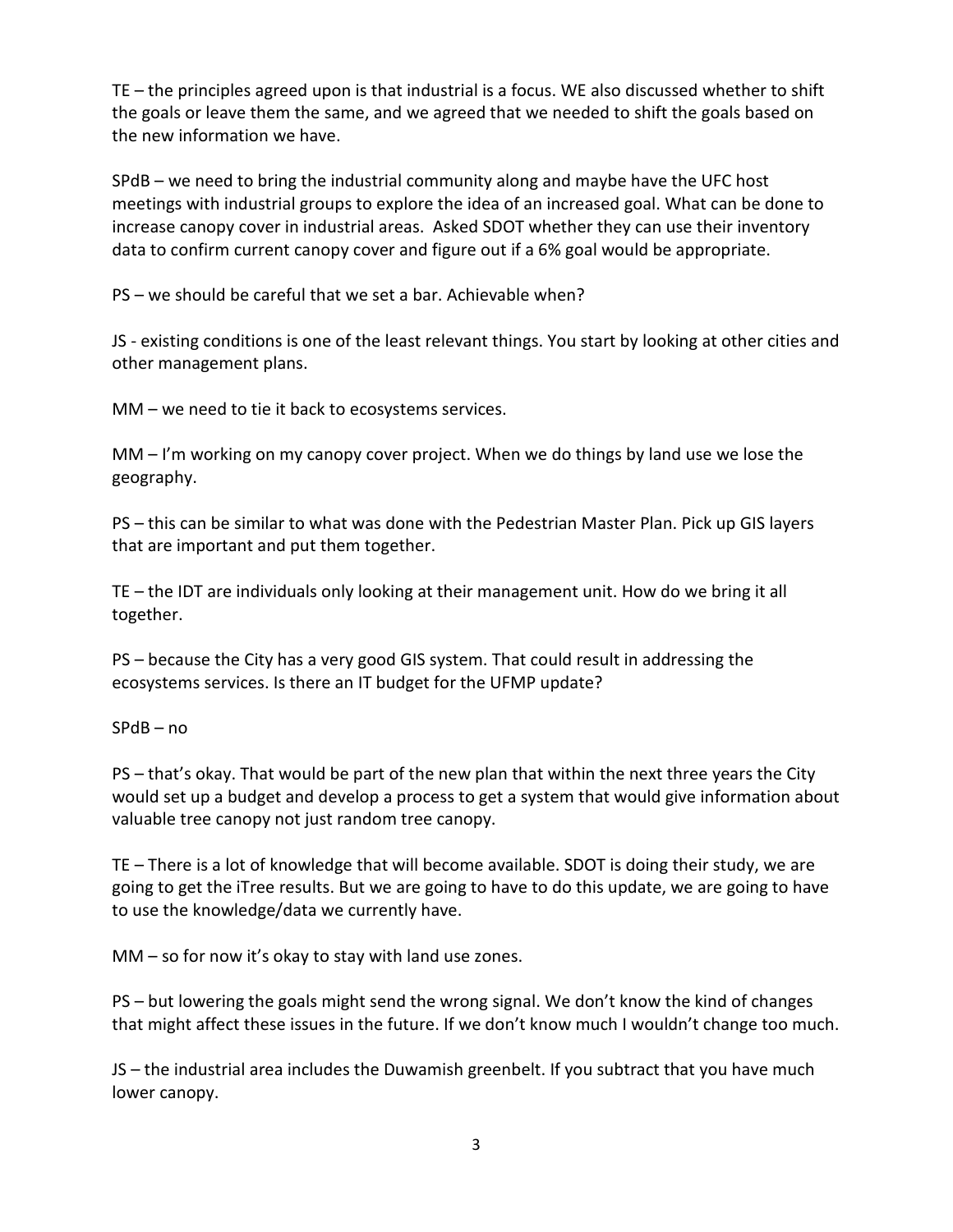MM – I have 14 neighborhoods done with the canopy cover study I'm doing. Parks doesn't have its own designation, so I took it out. I haven't gone to the industrial area. I'll bring the information I get. The interesting thing is that the numbers so far in those districts are very good. I have SF residential at around 26%. Retail/commercial is way down. We need to look at where is the vacant land or not being utilized. We have to find out where the trees are. Seward Park is 42% canopy cover. We also need to see the risk factor, lands that are going to be the first to go when the economy picks up.

TE – that was a point that Brennon made. A lot of the multi-family is not fully developed, but when they do develop they won't accommodate as many trees.

PS – Green Factor does a good thing for visual green factor is completely different for tree canopy.

MM – We need to look at saving trees in the best places and plant trees in the best places. When we have a large open area we have to plant conifers.

PS – that's an interesting thing the UFMP could do, to start informing area importance. If there's this much area the first tree to be considered for planting is conifer.

TE – reopen the question of does it make sense to be afraid of conifers in the ROW.

MM – this could also bring support for the Green Seattle Partnership. I like a tree mitigation bank. Maybe identify overlay of priority areas.

PS – maybe industrial areas are more appropriate for conifers.

JS – the other piece that needs to be pulled in through mapping is other areas protected by other regulations such as steep slopes and other critical area buffers, because that's skewing the results.

PS – matching incentives to plant large trees in industrial. Talking about the Port, they could look at multiple values (not only aesthetics). Maybe look at banking.

MM – should we have a draft plan ready to review at our January 11 meeting?

SPdB – I will put together a draft plan and run it by MM.

### **Street Tree Ordinance recommendation – possible vote**

MM – we can't vote on the Street Tree Ordinance recommendation because we don't have quorum, but we can review it.

PS – presented the draft recommendation.

TE – I noticed that the ordinance posted on the website is not the same one we reviewed.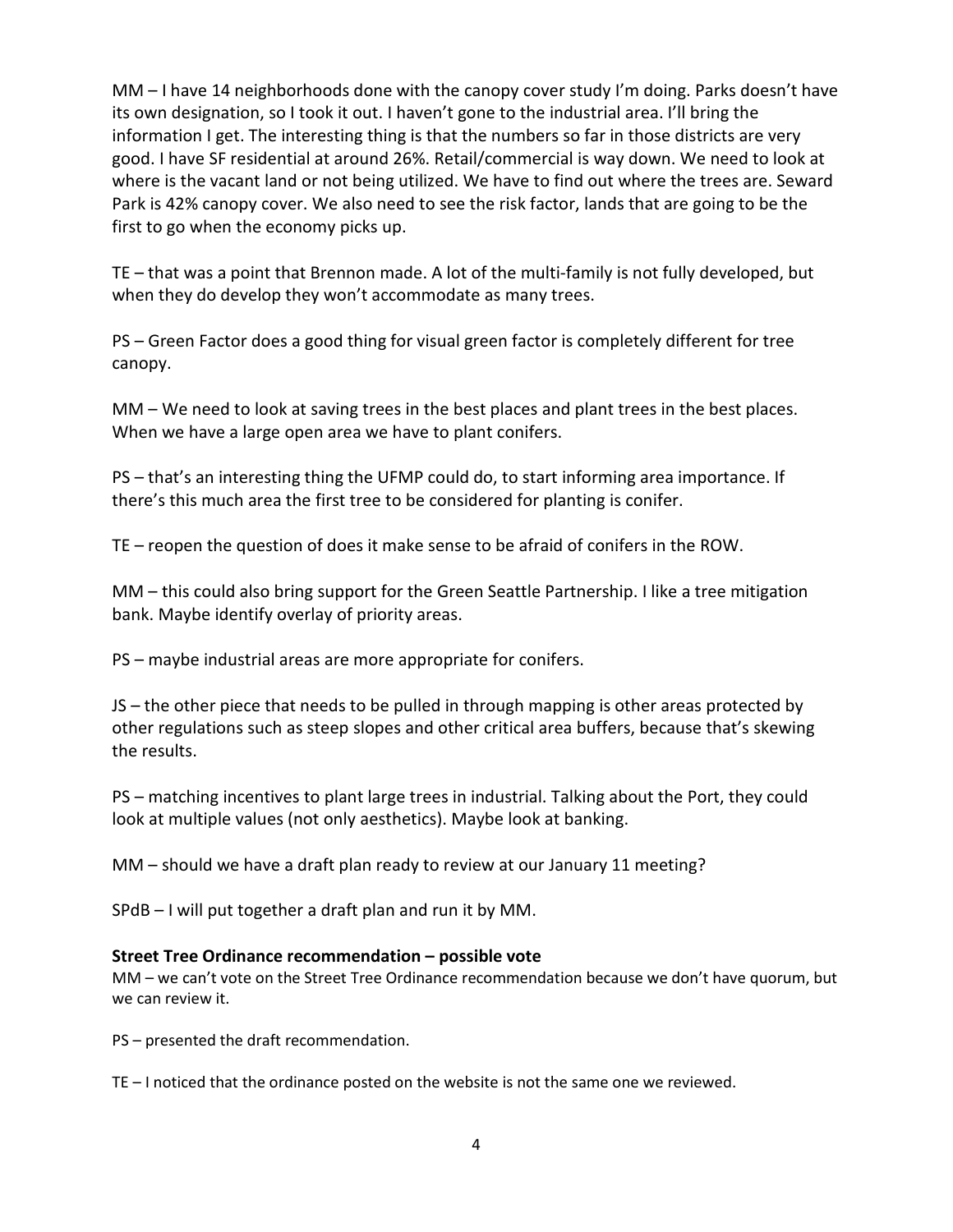PS – I did look at the newer version, so I make some tweaks to our letter. This is what we had last time. Can we vote today?

MM – how did we do the vote last time.

SPdB – the last time was in relation to the Shoreline Master Plan and it was voted that the new iteration of the letter proposed by JS would be approved. So the UFC voted to approve that new version. Unfortunately we did not do that for the Street Tree Ordinance. What I'm thinking is that if those who haven't see it can review it now and then I can send an updated version out prior to the 1/11/12 meeting so people can be familiar with it and we are ready to adopt it at the meeting. In the meantime I can send an email to SDOT expressing the UFC discomfort because of the public process not being well publicized and ask for the public comment period to be extended two weeks beyond January 20.

PS – There are a couple of things that the current ordinance might have but I couldn't find. The street tree manual is now on the website. At the time we wrote this we didn't have it. Maybe the comment instead is that we would like to see the information in the Street Tree Standards Manual be included in the City's standard specifications and standard plans. This manual is really good but it's another document.

PS – they added ISA but didn't add threshold for hazard trees.

SPdB – maybe add 'without being on site' to the supervision piece?

PS – yes. How about "without being physically on site"

PS – they need to figure out what they are really going to enforce. People don't really understand that they would be liable for damage to a main line due to a street tree they own.

TE – This is confusing. People are liable for damages inflicted by privately planted street trees to public sewers, storm drains... it's convoluted and makes people think that the City will take care of it.

PS – Nolan said that this is old language that has been there since the '60s. If I read that, like that, I would not plant a tree in the ROW.

TE – I would see it as a reason not to plant trees in the ROW.

PS – You can see the damage done to sidewalks but you have no ability to know what is going on underground. So we should recommend deleting the reference to sewer, water and storm lines in the ROW.

MM – there is also the issue of removing trees that are too large to be under power lines.

SPdB – because the recommendation won't be ready to be sent out until the 1/11/12 meeting. I'll send an email to Roy and Nolan suggesting that they ask for feedback at their community meetings on the following:

- 1. Seasonal lighting
- 2. Shrub planting in the ROW
- 3. Trees under power lines, should they be pruned or removed?
- 4. Extend public comment by two weeks due to the holidays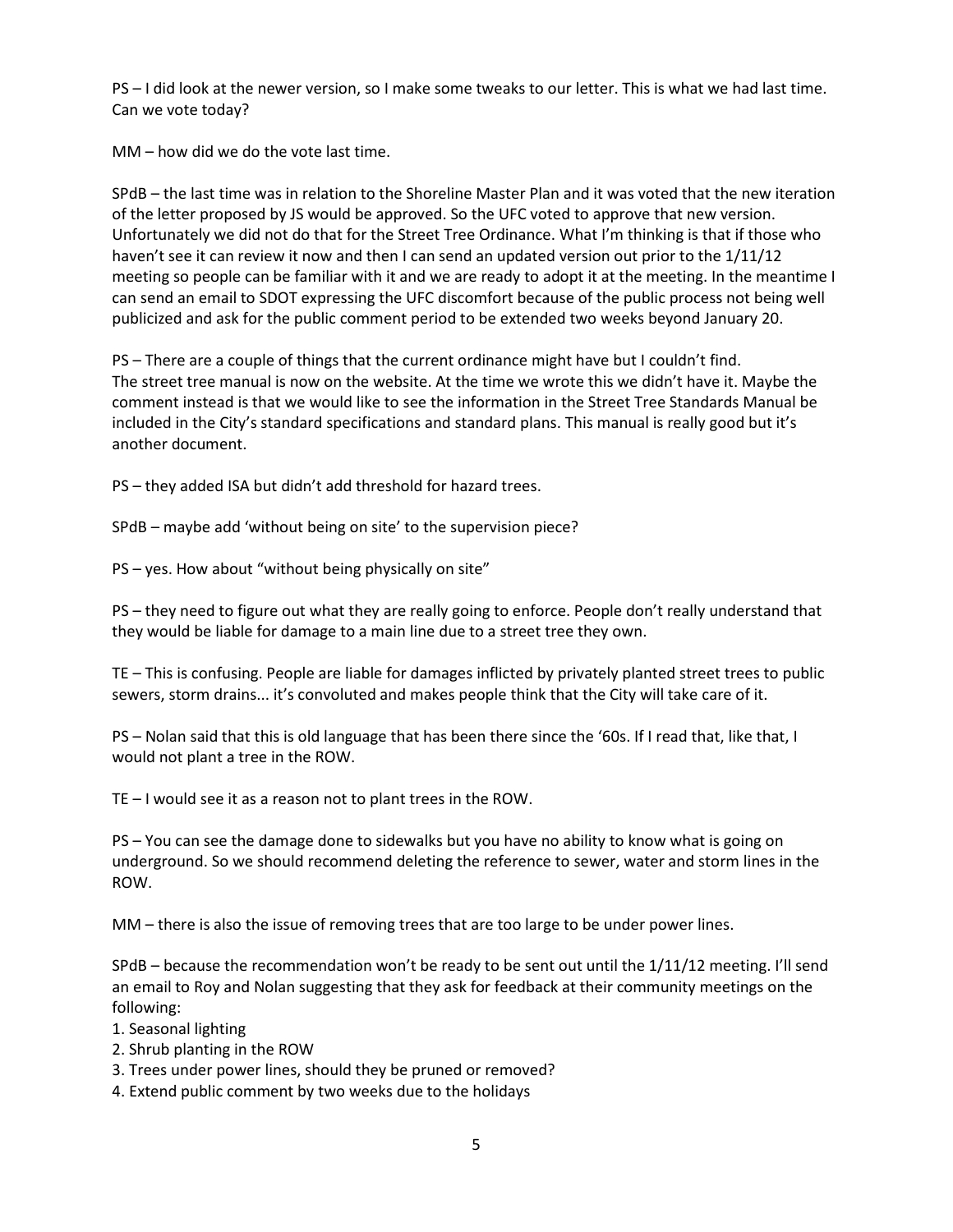JS – severe crown reduction as defined in the ordinance will happen due to conflicts with utilities. Do what you can on site and then do offsite mitigation.

### **Chair and vice-chair elections**

SPdB – Gordon, Nancy, and Jeff voted via email. Matt, John S, Peg, and Tom voted in person. Matt Mega was re-elected to the chair position and John Small was reelected to the vice-chair position.

### **SPU Public Outreach - Brett Stav (SPU)**

BS – SPU Outreach relies on market research, community and social marketing to find out what kind of issues customers are facing and what programs they be willing to participate in.

PS – How difficult would be the process of getting a paragraph about urban forestry in to the newsletter. What kind of partnering is necessary?

BS – You will need a financial sponsor to get into the newsletter or the billing insert.

SPdB – the link for the UFC is probably the reLeaf program which will be residing in SPU as of 2012.

MM – how many newsletters do you have?

BS – one

MM – Do you do evaluations as to how many people read it?

BS – we do market research and it shows that by far mail is the most effective and after that, TV. Readership depends on what you are saying. They have found that when they have some sort of giveaway they get close to 10,000 responses; when they are selling something compelling they get 1,500 responses, and when they promote lecture they get 10-20 people.

PS – so it could be something like plant a tree and get a free bag of compost? IF SDOT and DPD wanted to get something into the newsletter… do they have something equivalent to this newsletter? Maybe could have a question for Ask Evelyn related to urban forestry?

BS – the cost to send to 250,000 homes is \$75,000. So that comes to approximately \$14,000 per page.

JS – can SDOT and other departments get access to the newsletter?

BS – Yes, if they provide the necessary funding.

PS – we could recommend SCL to do something about right tree in the right place and also help SDOT get the word out there.

BS –Have an email version of the newsletter (free) that goes to 2,500 subscribers.

JS – did anybody receive SDOT's storm mailer? It did not address issues with trees at all.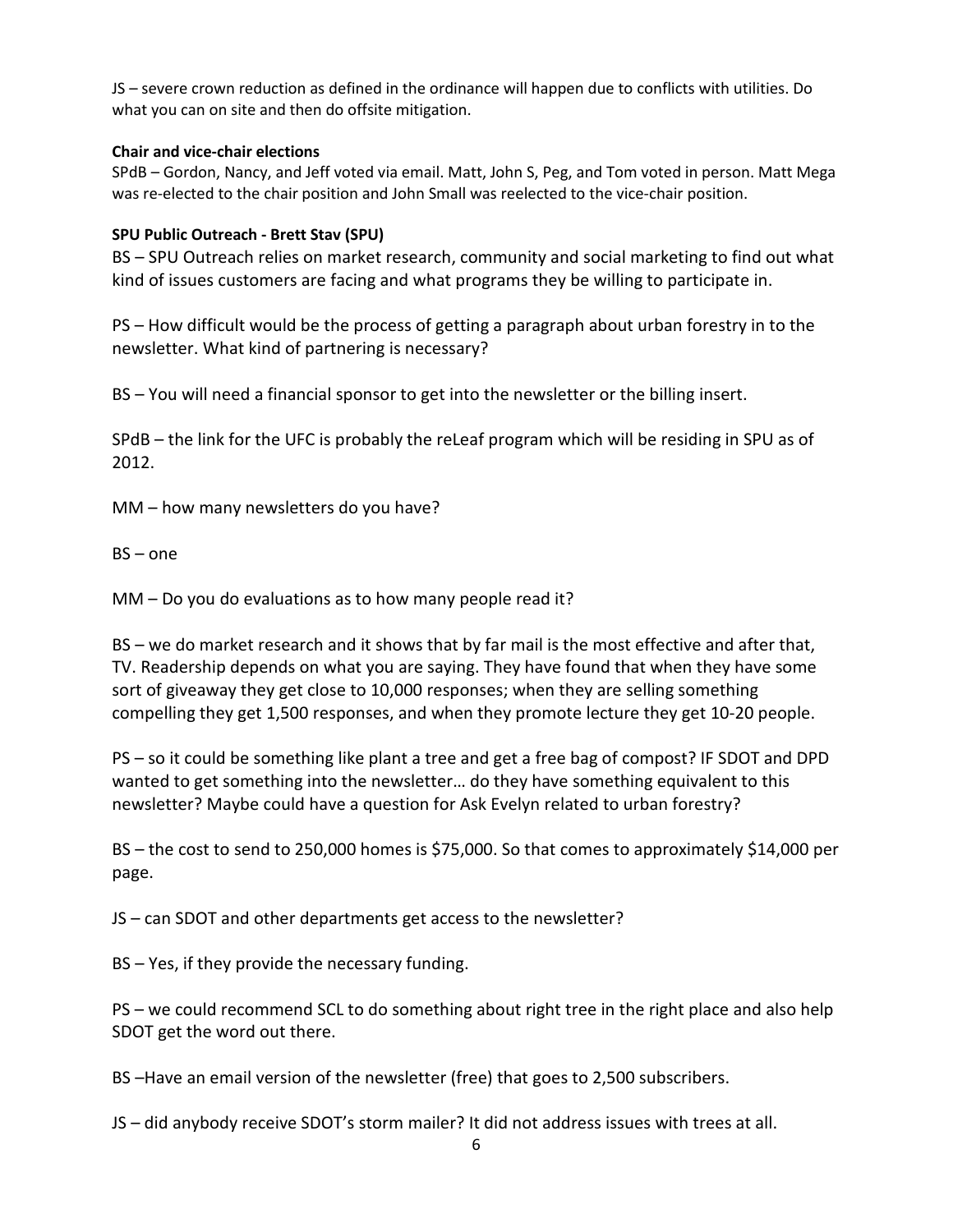MM – how many people are opting out of mail bills and doing electronic payment?

BS – approximately 15% are option out. We ad-hoc production of the newsletter and put it out in March and September (need to get information in January and June). If there is enough demand we put one out in spring and summer as well.

MM – do you share your address list with other departments?

BS – we purchase address lists from a mailing service.

# **Public Comment**

SZ – If 15% of bills are going by email, these might be the more environmentally minded people, gather their info in a database and send them email.

Regarding the letter to SDOT you did what we all typically do which is focus on what we find wrong. You might want to add some of the things you liked such as requiring arborist certification to work on ROS trees, you can say you approve of that. Also could comment about the current permit system working well and continuing with it. Posting requirements are also good. Reinforce the positives.

Your may want to emphasize the idea of tree replacement being required.

Sidewalks – looking at alternative ways to repair sidewalks by raising them instead of cutting the tree roots. Emphasize use of native trees and shrubs as a priority. Proposing to remove hazardous trees over time instead of all at the same time.

# **New business and announcements**

MM – we already have an agenda for our next meeting on January 11, 2012. **Adjourn**

# **Public comment:**

**From:** michaeloxman@comcast.net [mailto:michaeloxman@comcast.net] **Sent:** Friday, December 09, 2011 6:01 PM **To:** Pinto\_de\_Bader, Sandra

**Cc:** SeattlePOSA@yahoo.com

**Subject:** Transplanting Standards

Dear Urban Forestry Commission,

Tree transplanting standards were required to be presented by DPD over 3 years ago, according to Seattle City Council Resolution 31138.

I ask the Seattle Urban Forestry Commission to advise on the transplanting standard, since DPD does not have an arborist on it's staff. This task could be delegated to the commissioner representing the arboriculture disclipline.

As the commission enters it's 3rd year since being appointed, it is time for each of the members to make recommendations on the subject matter of their respective disciplines. We should have a report by the hydrologist on how the urban forest affects, and is affected by the water cycle. We should have the ecologist give an analysis of the interrelationships between the plants, animals, and the land, etc..

Since Resolution 31138 was passed, notable trees have been transplanted on permitted construction sites overseen by DPD, such as a large tree moved with a crane at Childrens Hospital. At the Greenwood Shopping Center, a zone change from single